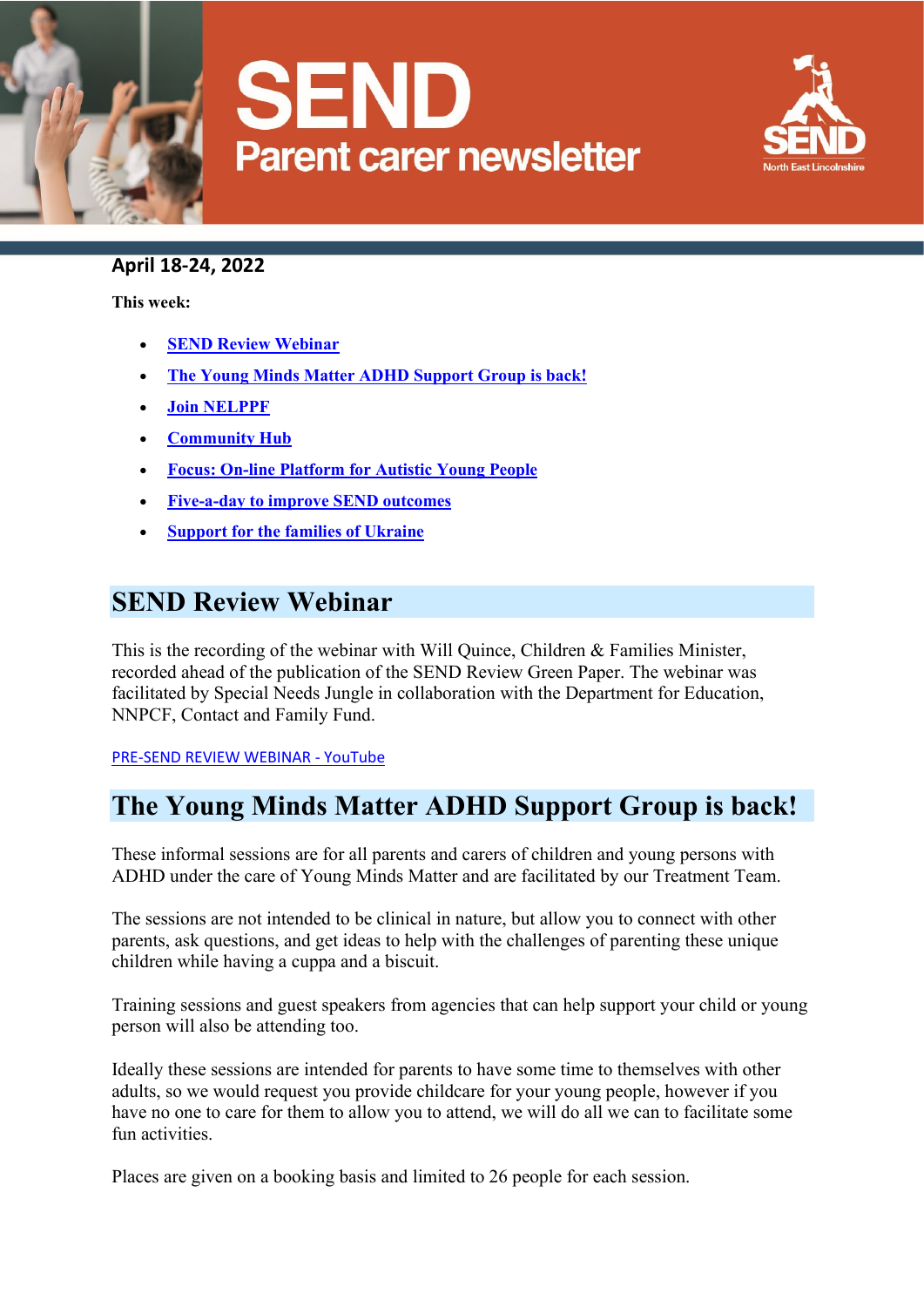### **Where and When?**

The meetings are held on the last Wednesday of every month

5:00pm—6:30pm

Meeting Room 2, Freshney Green Primary Care Centre, Sorrel Road, Grimsby DN34 4GB

Visit their website: [ADHD Treatment Team :: Lincolnshire Partnership NHS Trust](https://www.lpft.nhs.uk/young-people/north-east-lincolnshire/parents-and-carers/adhd-team)  [\(lpft.nhs.uk\).](https://www.lpft.nhs.uk/young-people/north-east-lincolnshire/parents-and-carers/adhd-team)

### **Join NELPPF**

Join the North East Lincolnshire Parent Participation Forum. Meet other parent carers, improve local services, and provide advice and guidance.

Join the forum on Friday, 29 April at 12pm at the Carers Support Centre, 1 Town Hall Square, Grimsby, DN31 1HU.

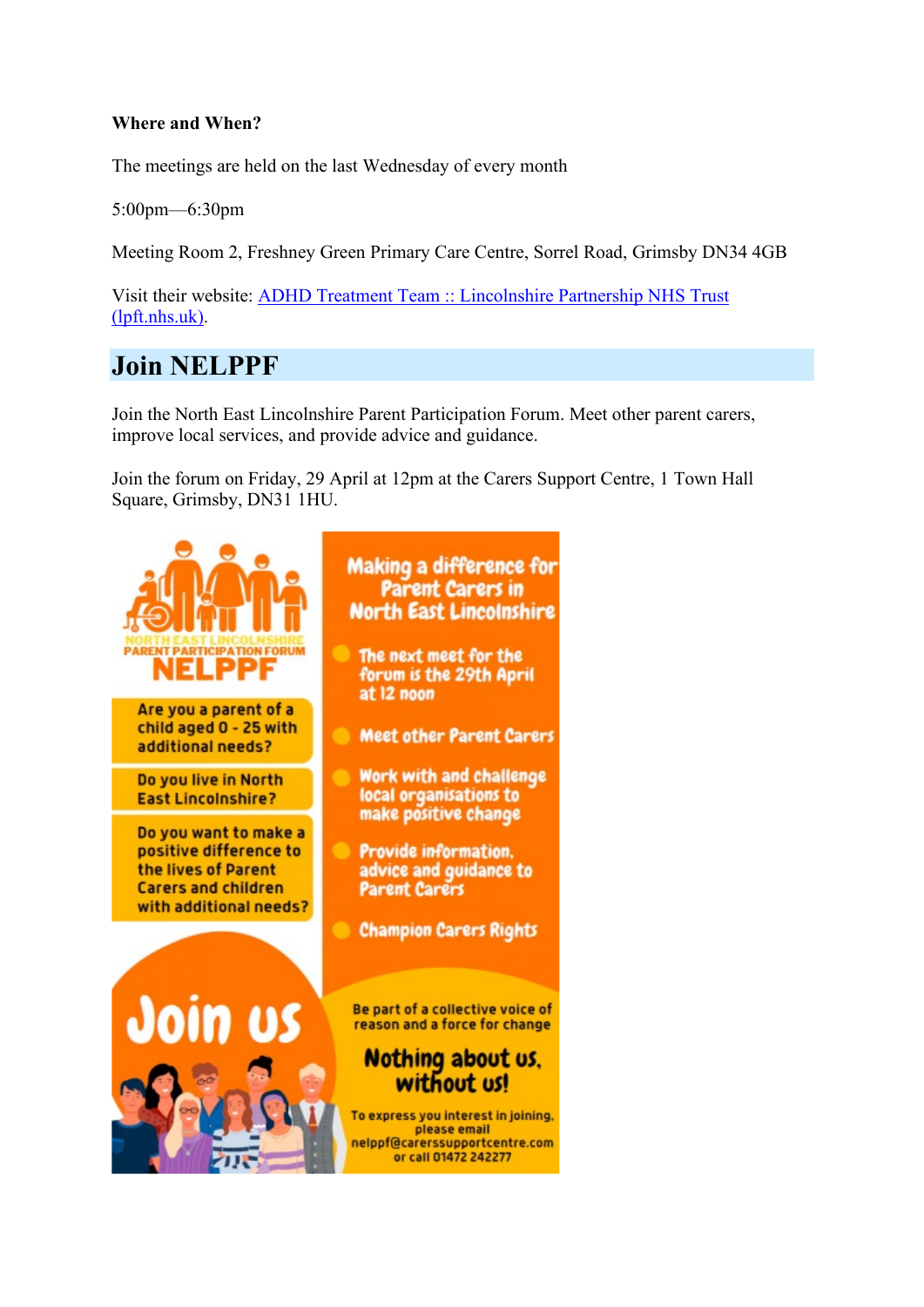# **Community Hub**

Check out these great courses from the Community Hub. This includes financial affairs course which starts 27 April, 10am-12pm. Community [Shop \(companyshopgroup.co.uk\).](https://www.companyshopgroup.co.uk/community-shop-our-social-enterprise)

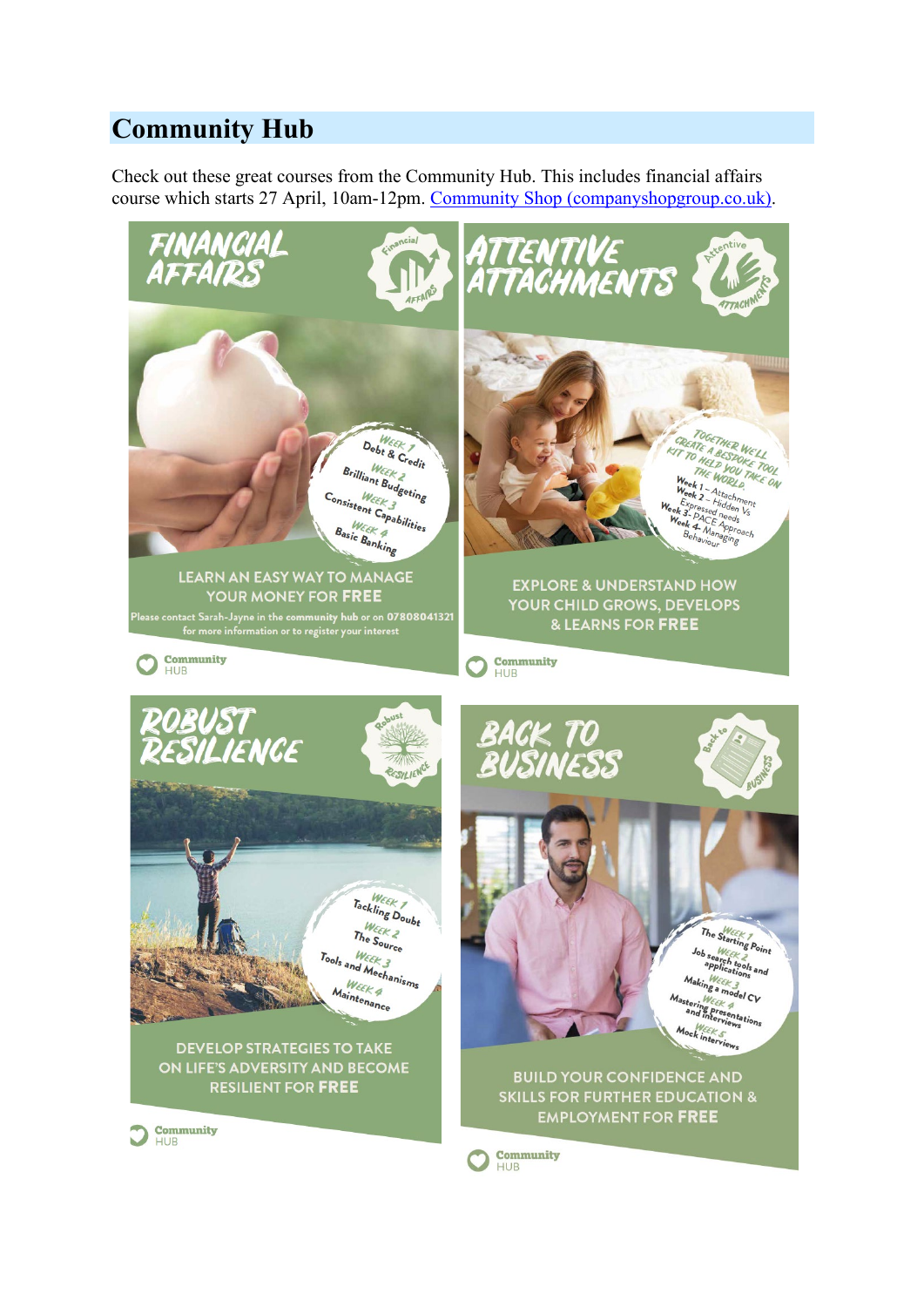# **Focus: On-line Platform for Autistic Young People**

Ambitious about Autism has launched the UK's first online platform for autistic young people.

Visit [Ambitious Youth Network | Ambitious about Autism.](https://www.ambitiousaboutautism.org.uk/what-we-do/youth-network/ambitious-youth-network?gclid=Cj0KCQjwpImTBhCmARIsAKr58cwNG30BfVjGNqrUt4vWMLYB0HUUvSUQa-dl6N9HEhtKHrV7wwXCY0kaAsNcEALw_wcB)

This will offer autistic young people aged 16 to 25 a safe and moderated online space to help them understand their autistic identity and reduce isolation and loneliness that many feel.  Young people will be able to take part in peer support sessions, share experiences and find volunteering, work experience and employment opportunities. There will also be opportunities for them to work together and campaign for change.

### **Five-a-day to improve SEND outcomes**

Meeting the range of needs presented by a class of children is undoubtedly a challenging task. However, research suggests that there are approaches which teachers can employ to support learning and improve outcomes for all pupils, including those with Special Educational Needs.

The evidence which informed the EEF's ['Special Education Needs in Mainstream Schools'](https://educationendowmentfoundation.org.uk/education-evidence/guidance-reports/send?token=Bpk0hM3zywrGVm7HgtEWVUrCbrQK0YjE)  [guidance report](https://educationendowmentfoundation.org.uk/education-evidence/guidance-reports/send?token=Bpk0hM3zywrGVm7HgtEWVUrCbrQK0YjE) indicated that there are five particular approaches which can be integrated into day-to-day teaching practice to raise attainment among children with additional needs, as well as their classmates.

Best of all, this 'Five-a-day' is already part of most teachers' practice (or can be relatively easily added), meaning that small tweaks could make a significant positive difference for the pupils in improving SEND outcomes [EEF blog: 'Five-a-day' to improve SEND outcomes |](https://educationendowmentfoundation.org.uk/news/eef-blog-five-a-day-to-improve-send-outcomes?token=Bpk0hM3zywrGVm7HgtEWVUrCbrQK0YjE&mc_cid=4742a7d0bb&mc_eid=c63232fdb1)  [EEF \(educationendowmentfoundation.org.uk\)](https://educationendowmentfoundation.org.uk/news/eef-blog-five-a-day-to-improve-send-outcomes?token=Bpk0hM3zywrGVm7HgtEWVUrCbrQK0YjE&mc_cid=4742a7d0bb&mc_eid=c63232fdb1)

### **Support for the families of Ukraine**

The people of Ukraine will have many needs in the coming months and years.

The most pressing priority at this stage of the emerging catastrophe is to ensure physical safety and to meet other basic needs such as food, shelter, and access to medicines. Many Polish and Russian speaking Ukrainian families and children are being affected by the crisis.

[Psychology Tools](https://www.psychologytools.com/) have made the same trauma support resources available for free in Polish, Russian and English too, so that they can be useful to as many people as possible that need them.

[Free Ukrainian, Polish, And Russian Translations Of Trauma And PTSD Psychoeducational](https://www.psychologytools.com/articles/free-ukrainian-translations-of-trauma-and-ptsd-psychoeducational-resources/)  Resources - [Psychology Tools](https://www.psychologytools.com/articles/free-ukrainian-translations-of-trauma-and-ptsd-psychoeducational-resources/)